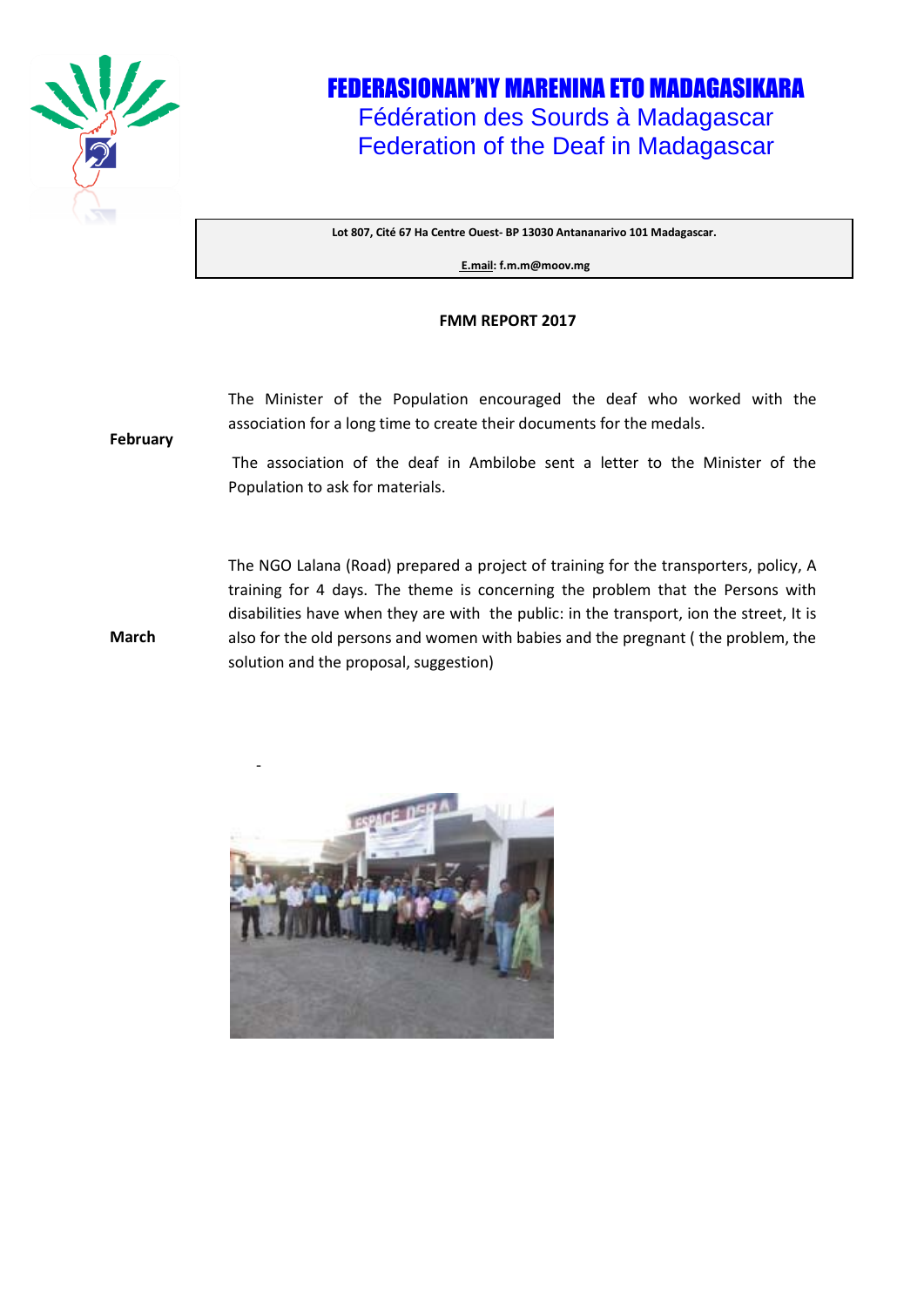

- Training for the policy, the transporters concerning the problem when they are in the bus, etc… Dimby showed an example .Dimby and Fanja have participated on the workshop.

| <b>April</b>   | The identity cards for the FMM members were finished They can bring it<br>every day everywhere. (about 120 cards).                                                                                                       |
|----------------|--------------------------------------------------------------------------------------------------------------------------------------------------------------------------------------------------------------------------|
|                | Mr DImby has an appointment with the Director of the Minister of<br>Population. The object is to recruit the interpreter to be employee in the<br>minister and to insert in the Malagasy law the sign language Malagasy. |
| May            | A letter from the association for the deaf in Ambilobe was deposed at the minister<br>of Population. It concerned a help of some material of woodwork.                                                                   |
|                | A workshop with the Mihary Poject. It with the Association of the person<br>with disabilities (Ampandrianomby)                                                                                                           |
| <b>August</b>  | A National forum is organized by the Platform of the Persons with<br>$\overline{\phantom{a}}$<br>disabilities. FMM has participated (CCI Ivato).                                                                         |
| September      | Lolona and Noro are participated at the workshop organized by the Minister of the<br>communication:                                                                                                                      |
|                | Theme: Workshop of sensitization and confirmation of responsibilities on voluntary<br>for the Persons with disabilities                                                                                                  |
|                | Deaf day in Antananarivo is celebrated by an pray at the Akama's Church<br>Antananarivo. Almost the deaf people were present.                                                                                            |
| <b>October</b> |                                                                                                                                                                                                                          |
|                | Fanja FMM went to the minister of population to explain about the deaf women'                                                                                                                                            |